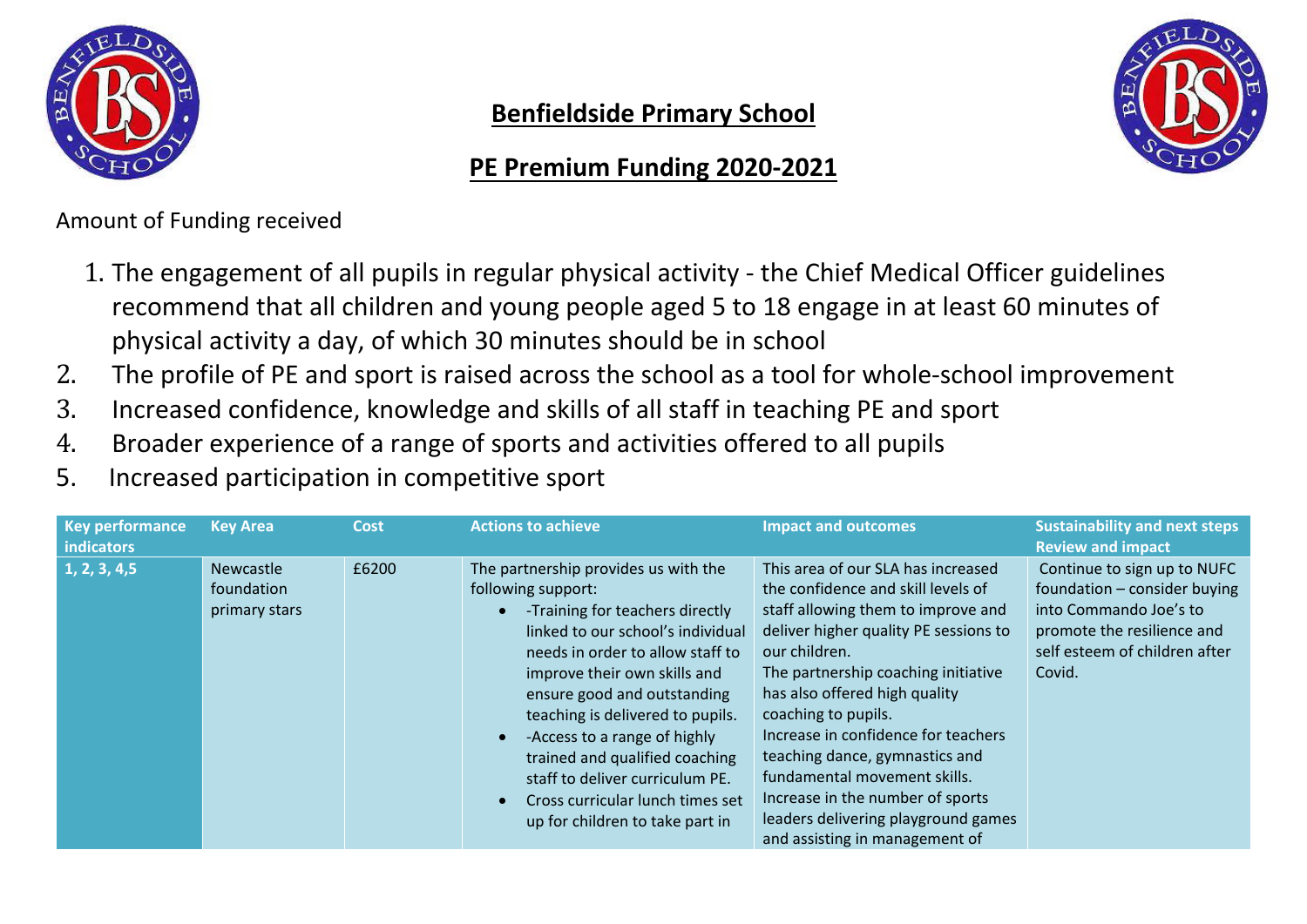|               |                                                                                                     |                                         | and explore a more healthy<br>lifestyle.<br><b>Family learning</b><br>English intervention -<br>supporting and encouraging<br>boys to write in ks2.                                                                           | school sports events e.g. dance &<br>gymnastics festivals; sports days.<br>Gain up to date knowledge of local<br>and national sport and PE initiatives<br>and changes.                                                                                                                                                                                |                                                                                                                                                                     |
|---------------|-----------------------------------------------------------------------------------------------------|-----------------------------------------|-------------------------------------------------------------------------------------------------------------------------------------------------------------------------------------------------------------------------------|-------------------------------------------------------------------------------------------------------------------------------------------------------------------------------------------------------------------------------------------------------------------------------------------------------------------------------------------------------|---------------------------------------------------------------------------------------------------------------------------------------------------------------------|
| 1,2,4         | Mindfulness<br>minis                                                                                | £379                                    | To contribute towards raising the<br>profile of Physical and Mental<br>Wellbeing throughout the school whilst<br>building the children's awareness,<br>understanding, and knowledge in these<br>areas.                        | Sessions will give children fun and<br>easily usable advice on a variety of<br>areas linked to their wellbeing. The<br>overarching aim with all our visits is<br>to promote the engagement of all<br>the children in all the activities,<br>whilst simultaneously inspiring the<br>children to adopt being more<br>mindful in their day to day lives. | Every children within the<br>school received mindfulness<br>tips. Children access these<br>independently and are used<br>in class and during<br>assemblies in KS1.  |
| 1, 2, 3, 4, 5 | <b>Andy Elliott</b><br>sports coaching                                                              | £360 (6<br>weeks)<br>£495 (11<br>Weeks) | Coaching sessions to upskill staff and<br>engage children in fun physical activity.<br>Intervention programme for targeted<br>children with issue such as, gross<br>motor, fine motor, obesity, self-esteem<br>and resilience | Children in KS1 to take part in<br>engaging physical activity sessions<br>and to upskill staff.<br>Children who struggle with gross<br>and fine motor skills will be targeted<br>to support a catch up programme<br>due to covid 19.                                                                                                                  | Children who struggle with<br>gross motor skills have been<br>given an intensive<br>intervention to help promote<br>and embed gross motor skills<br>and techniques. |
| 1, 2 and 4    | Functional<br>development<br>Simply sport LTD                                                       | £2340                                   | Provide EYFS staff with a coach to<br>enhance the basic movement of<br>children from an early age.                                                                                                                            | Children will develop their basic<br>movement skills. EYFS teachers will<br>be equipped to teach functional<br>development confidently.                                                                                                                                                                                                               | EYFS staff are continuing to<br>be upskilled and the children<br>are showing more control of<br>a,b,c when moving<br>throughout the school.                         |
| 1,2           | <b>Broader</b><br>experience of a<br>range of sports<br>and activities<br>offered to all<br>pupils. | School to<br>subsidise<br>(f1000)       | The provision of a residential activity<br>visit for our Year 5/6 children in the<br>Summer term.<br>This will allow children to access new<br>activities and allow us to broaden<br>provision.                               | Schools ongoing commitment to<br>broaden the range of sports on<br>offer to the pupils. We are aiming<br>for 100% attendance.                                                                                                                                                                                                                         | This did not happen due to<br>covid                                                                                                                                 |
| 1, 2, 3, 4, 5 | To offer children<br>access to                                                                      | £100                                    | Give children the opportunity to take<br>part and compete in school sport.                                                                                                                                                    | Increase in children competing<br>competitively and personally.                                                                                                                                                                                                                                                                                       | Children did not take part in<br>competitive sport due to<br>covid 19                                                                                               |